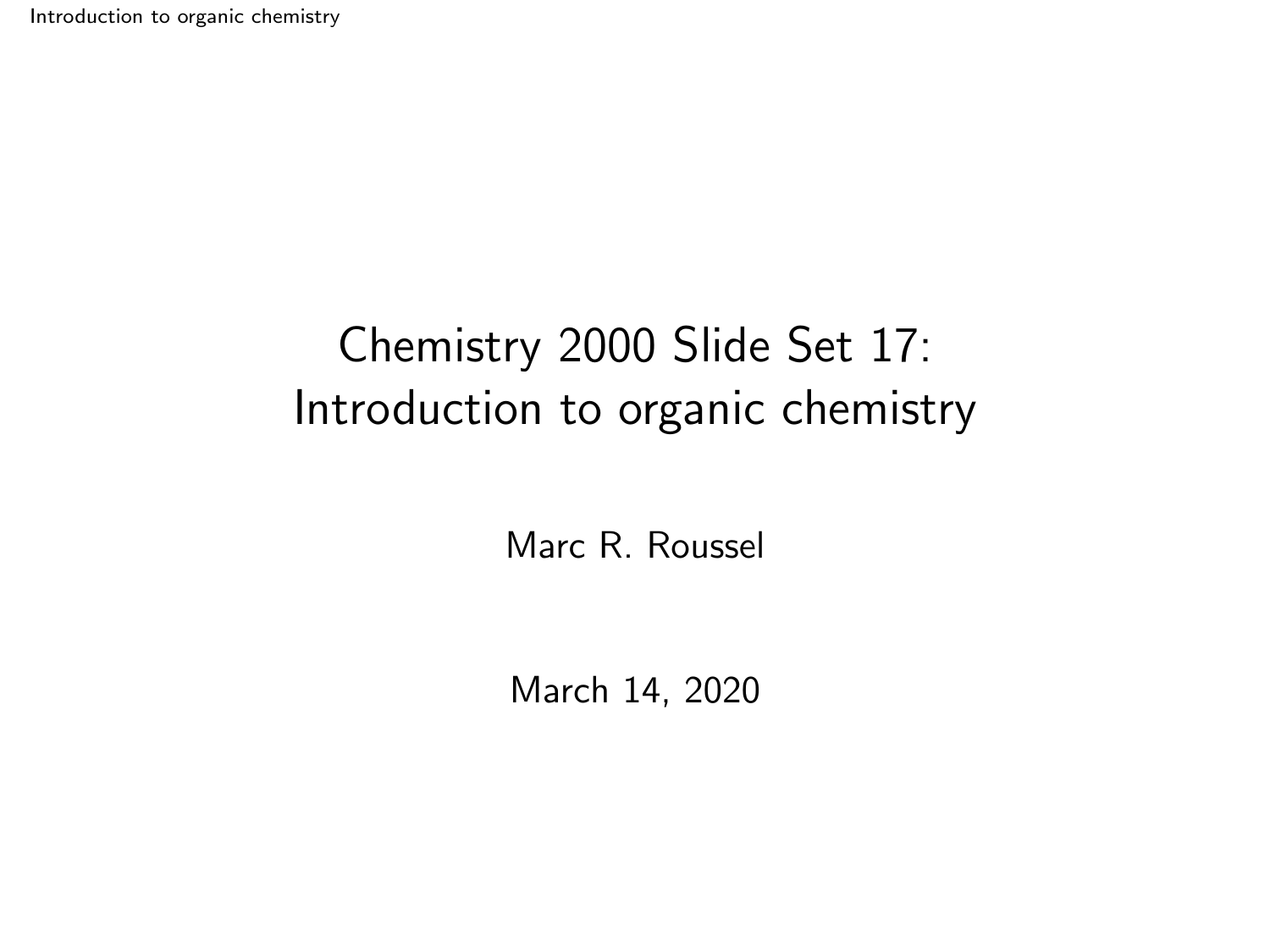<span id="page-1-0"></span>[Introduction to organic chemistry](#page-0-0) [Organic chemistry](#page-1-0)

### The organic chemist's periodic table

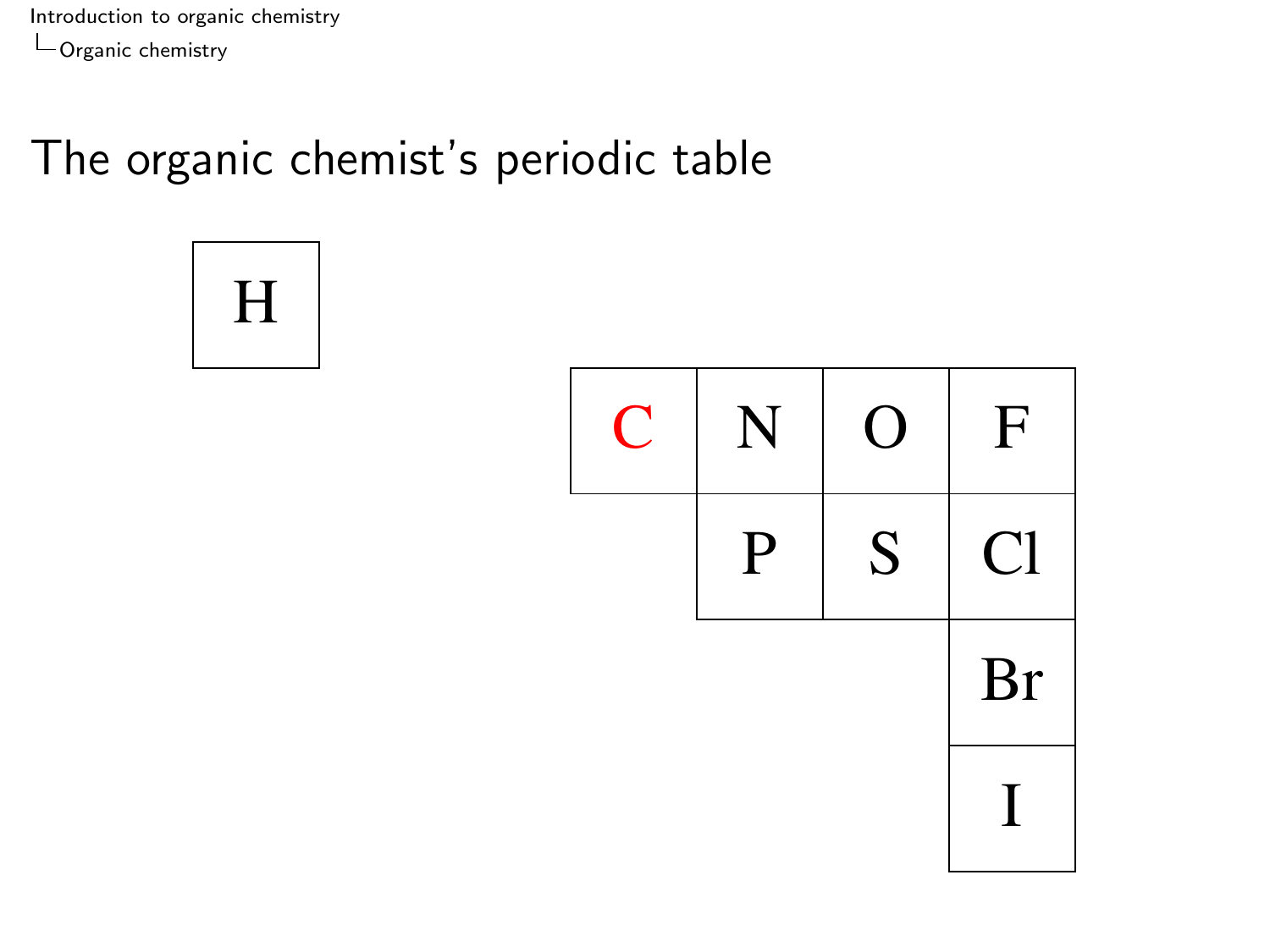[Introduction to organic chemistry](#page-0-0) [Organic chemistry](#page-1-0)

#### The chemistry of carbon

- Carbon almost universally adopts a complete octet by forming four two-electron bonds.
- Carbon can form single, double or triple bonds both to itself and to other elements.
- **Possible (unstrained) bonding geometries:** Tetrahedral: four single bonds Trigonal planar: one double bond and two single bonds Linear: two double bonds or one triple bond and one single bond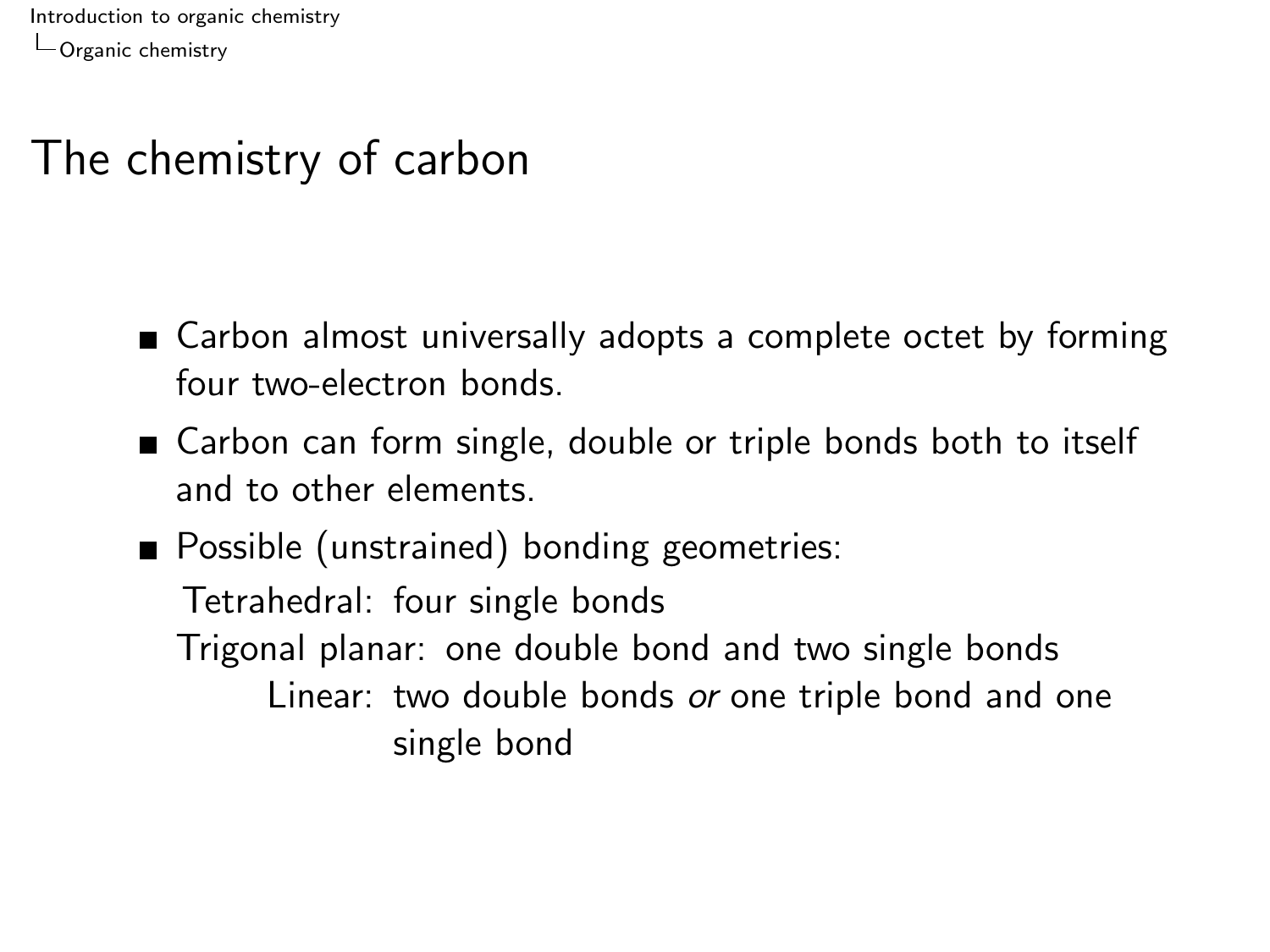# <span id="page-3-0"></span>Structural diagrams

■ We can draw a (more or less) complete Lewis diagram:



1-chloropropene

■ Carbon-hydrogen bonds are often unchanged in organic reactions, so we often think in terms of  $CH_n$  groups:

$$
\mathsf{CH}_{3}\text{-}\mathsf{CH}\text{=} \mathsf{CH}\text{-}\mathsf{Cl}
$$

This is a condensed structure.

Most bonds are single bonds, so we often leave those out too, giving us a condensed structural formula:

$$
\mathsf{CH}_{3}\mathsf{CH}\mathsf{=CHCl}
$$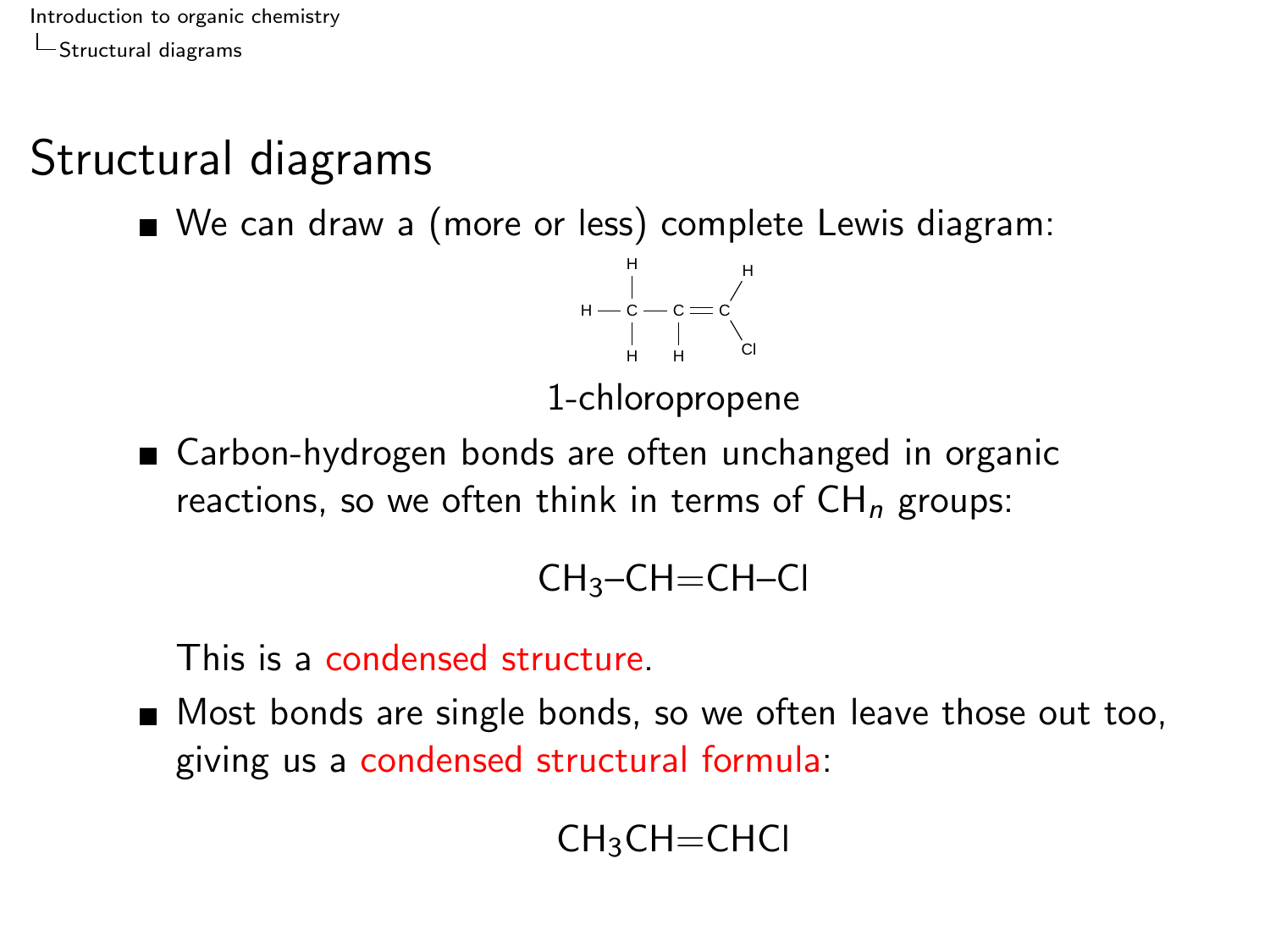#### $CH<sub>3</sub>CH=CHCl$

- Most organic compounds are mostly made of carbon and hydrogen.
- As noted above, the hydrogens often don't participate in reactions.
- We can simply draw lines for the bonds between carbon atoms, leaving out the carbon atoms themselves, and leaving out the hydrogen atoms attached to carbon atoms altogether:



This is a line-bond structure.

■ Carbon atoms are assumed to be found where two lines join or where a line ends.

Enough hydrogen atoms are assumed to be there to satisfy carbon's normal valence of 4.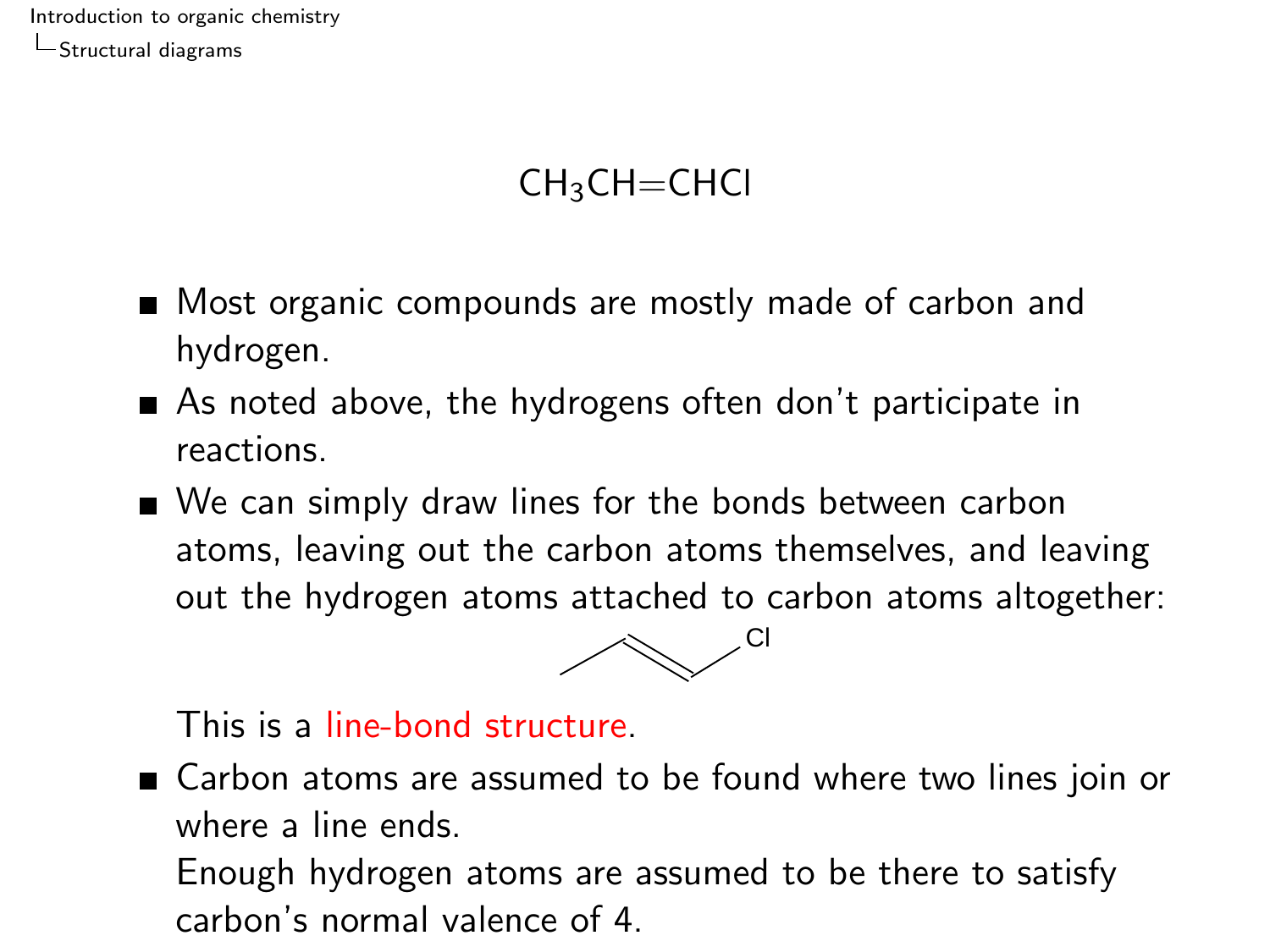# Structural diagrams

Delocalized rings

- Benzene  $(C_6H_6)$ , and some other ring systems with delocalized  $\pi$  bonds, have a special representation as line-bond structures.
- **Because the**  $\pi$  **bonds are delocalized over the ring, we do not** draw double bonds between specific pairs of atoms.
- **Instead, we draw a circle to represent the delocalized**  $\pi$ electrons:

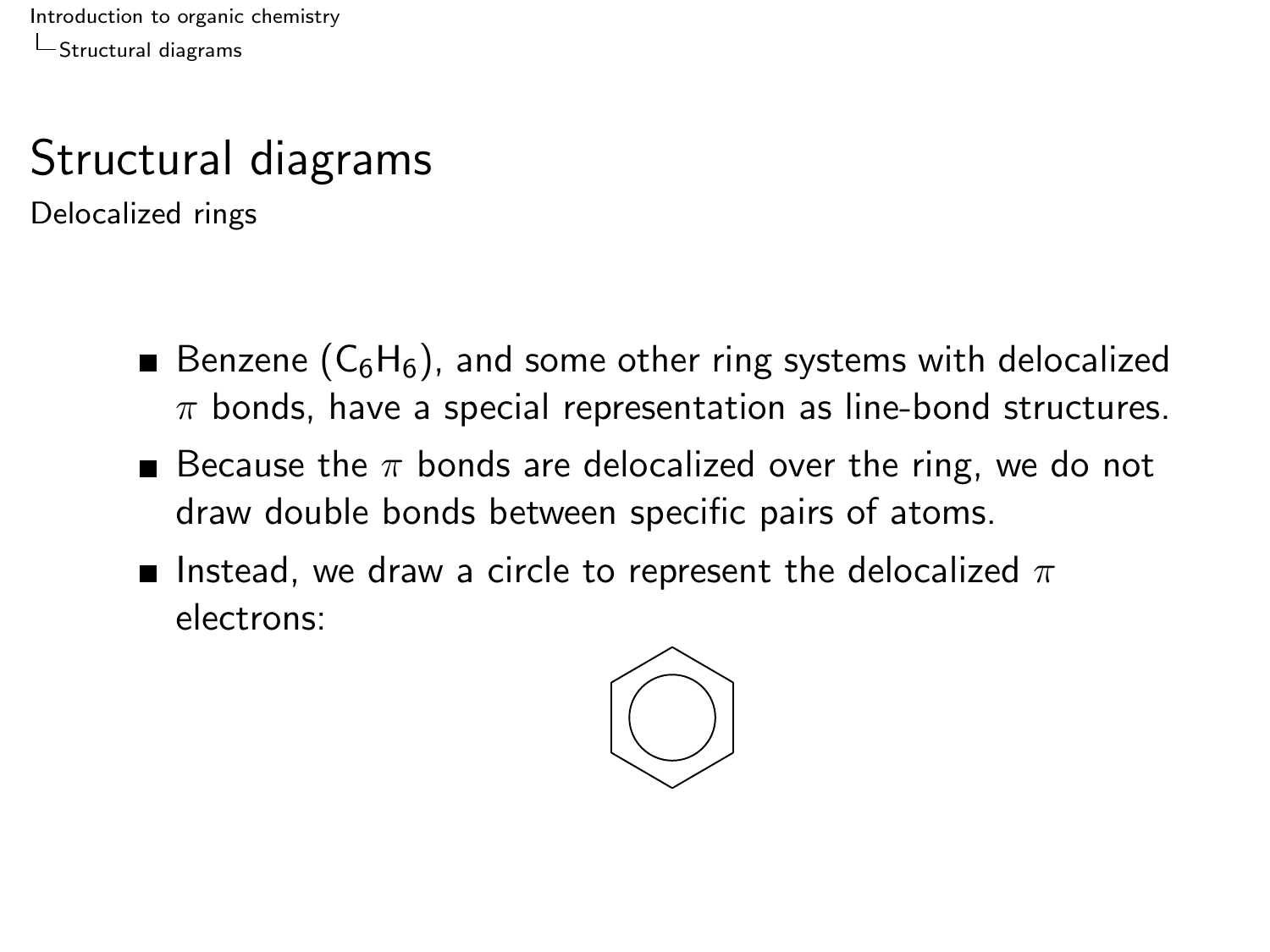# Structural diagrams

Lone pairs, charges, mixed structures

- Despite the highly simplified nature of line-bond structures, you should think of them as shorthand for a Lewis diagram.
- **IMPORTANT IMPORT IN THE PAIRT OF SHOULD FIGHT** Integrationbe placed on these diagrams.



■ When we want to emphasize a particular part of the structure, it is also possible to mix the line-bond and Lewis formalisms.

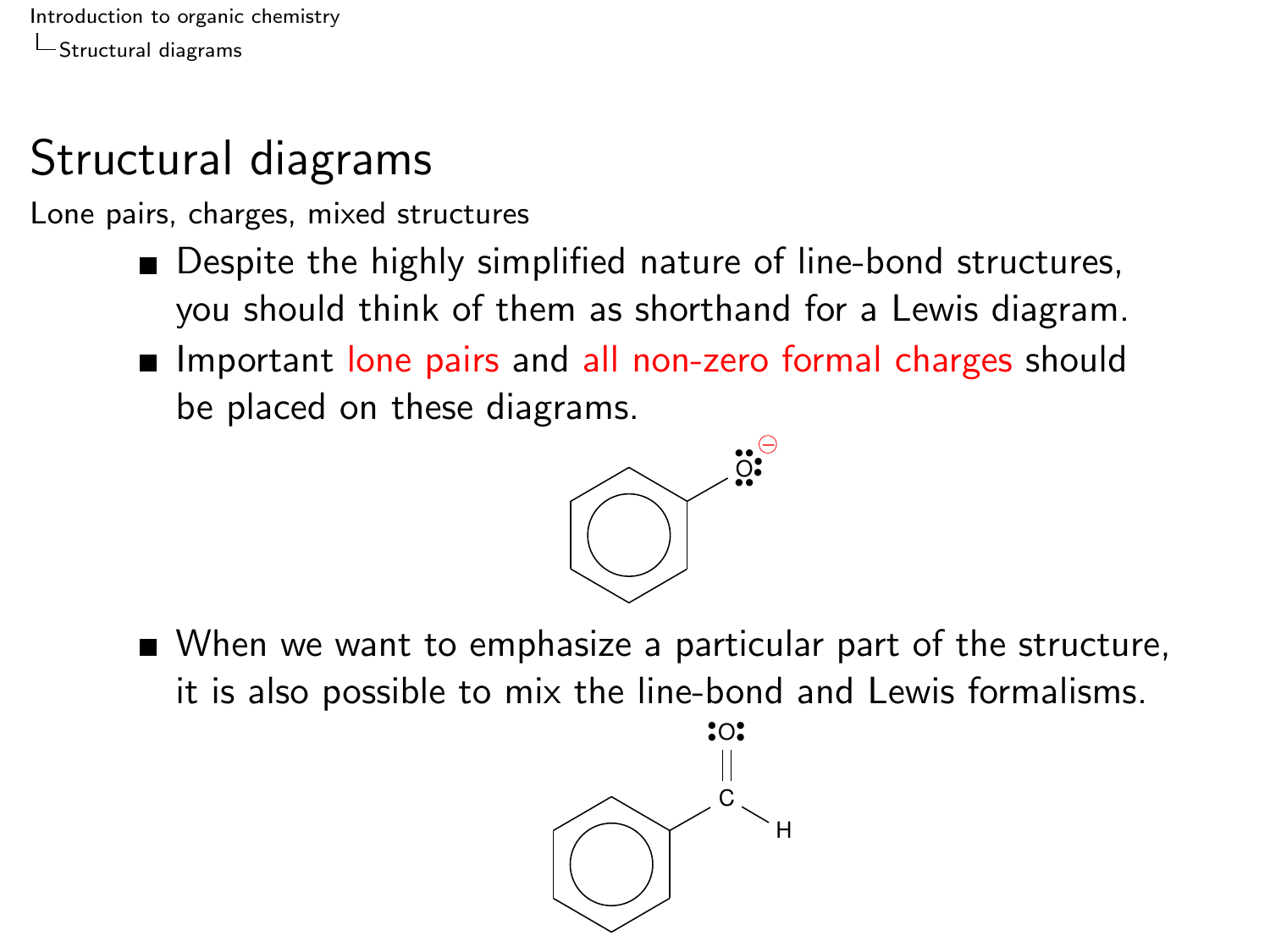#### Exercise

For each of the following line-bond structures, draw a complete Lewis diagram.

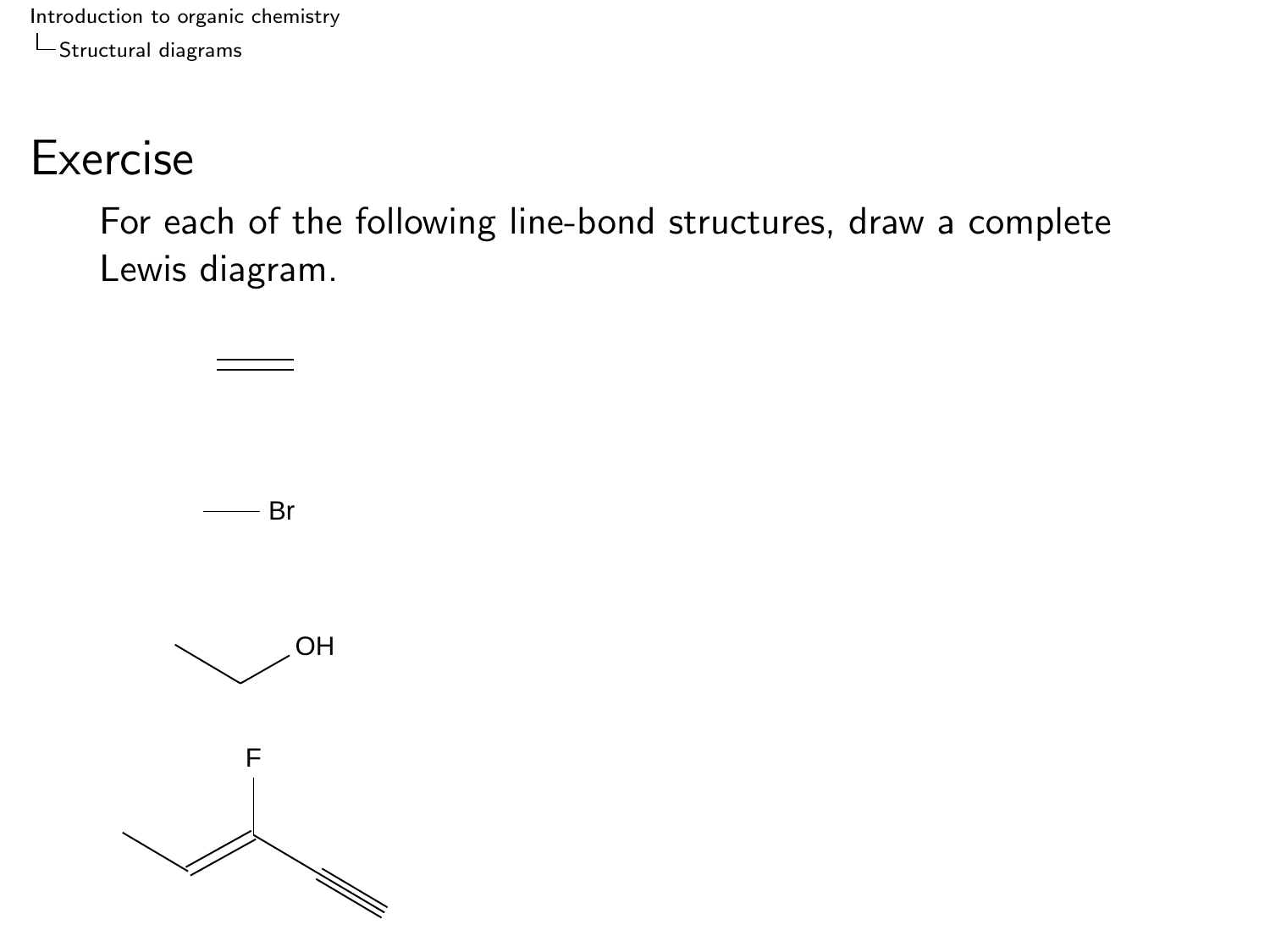<span id="page-8-0"></span>[Introduction to organic chemistry](#page-0-0) [Functional groups](#page-8-0)

# Functional groups

- Compounds with common structural features (bonding arrangements, common groupings of atoms) tend to react similarly.
- $\blacksquare$  In organic chemistry, a structural feature found in many molecules is called a functional group.
- When describing functional groups, we often use R to represent an arbitrary carbon chain (or H).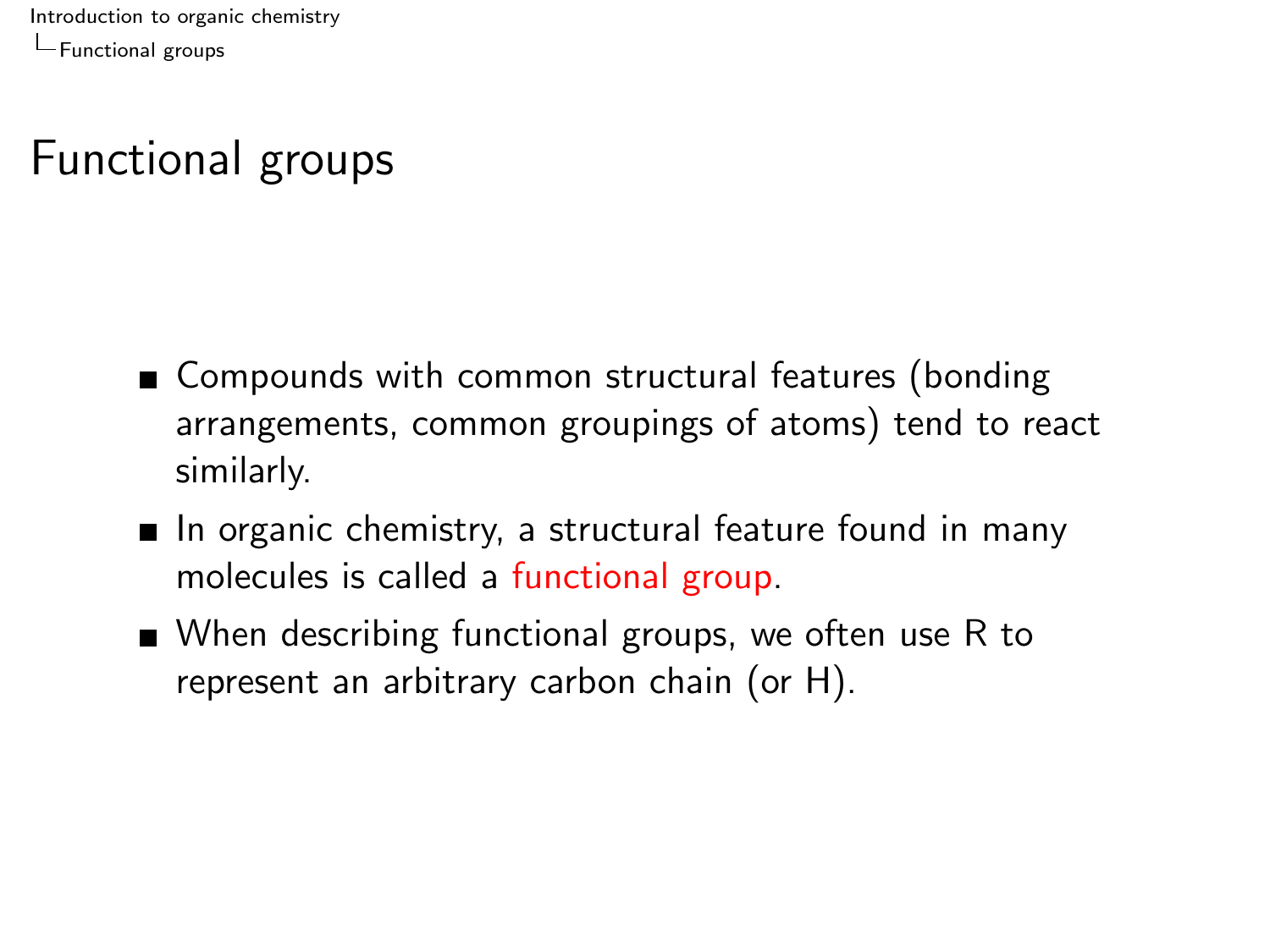$L$  [Functional groups](#page-8-0)

| <b>Structural feature</b> | <b>Functional group</b> | <b>Example</b>                  |
|---------------------------|-------------------------|---------------------------------|
| C-H compound with no      | alkane                  | CH <sub>3</sub> CH <sub>3</sub> |
| other functional groups   |                         |                                 |
|                           | alkene                  | $CH2=CH2$                       |
| $-C\equiv C-$             | alkyne                  | $CH \equiv CH$                  |
|                           | arene                   |                                 |
| $-OH$                     | alcohol                 | CH <sub>3</sub> OH              |
| OH                        | phenol                  | OH                              |
| $R_1 - 0$<br>۰R           | ether                   | CH <sub>3</sub><br>ั∟H∢         |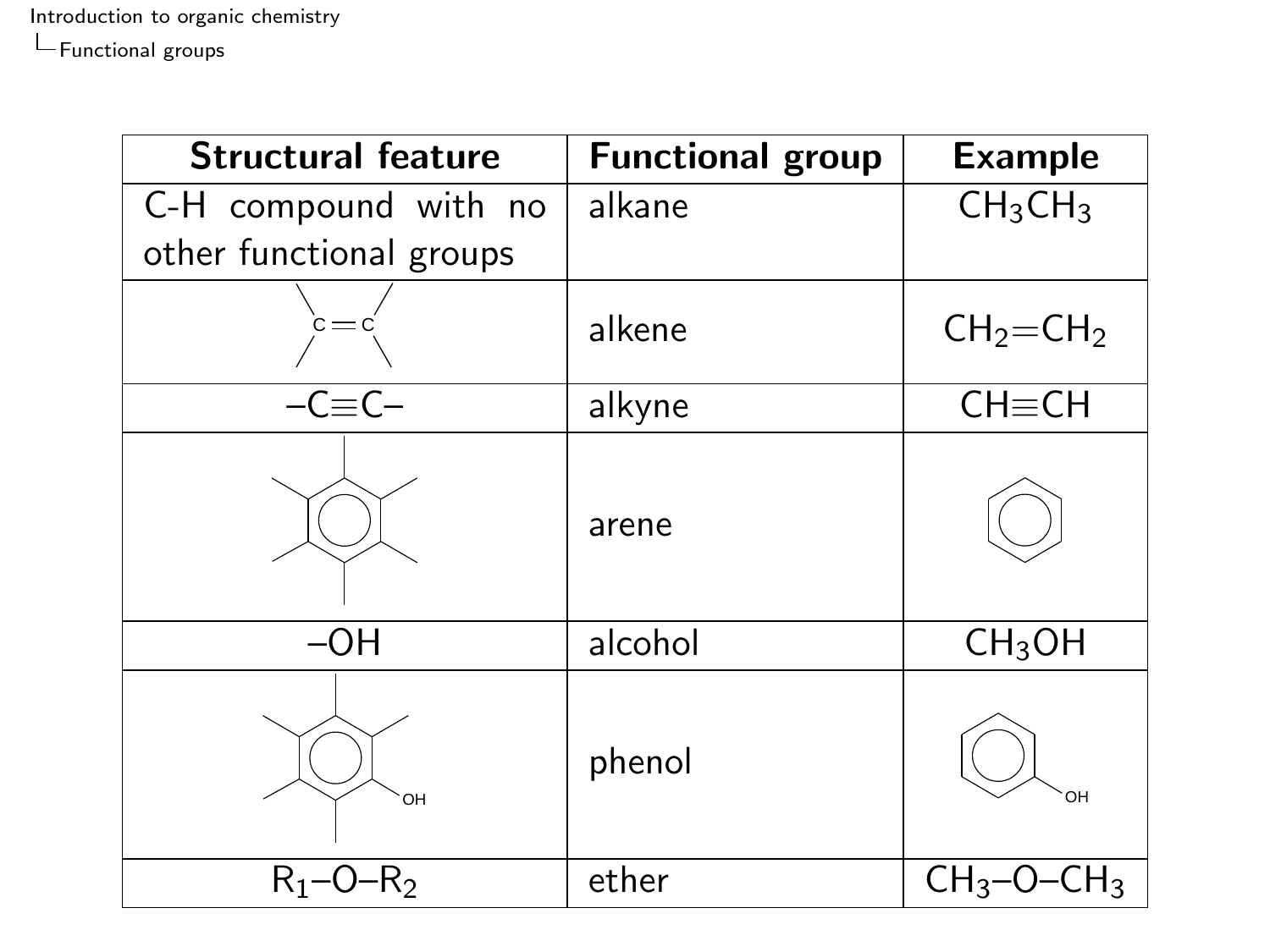| <b>Structural feature</b>                          | <b>Functional group</b> | <b>Example</b>                  |
|----------------------------------------------------|-------------------------|---------------------------------|
| — $\ddot{\mathsf{c}}$ — н                          | aldehyde                | $CH_3 - C - H$                  |
| $R_1 \longrightarrow \ddot{C} \longrightarrow R_2$ | ketone                  | $CH_3$ – $C$ – $CH_3$           |
| — $\ddot{c}$ — он                                  | carboxylic acid         | $CH_3 - C - OH$                 |
| $-c - 0 - R$                                       | ester                   | $H - C - O - CH3$               |
| $N_{R_2 R_3}$<br>$R_1^2$                           | amine                   | CH <sub>3</sub> NH <sub>2</sub> |
| $R_1$<br>– č —<br>$R_{2}$                          | amide                   | $CH_3 - C - NH_2$               |

Carbonyl group: C=O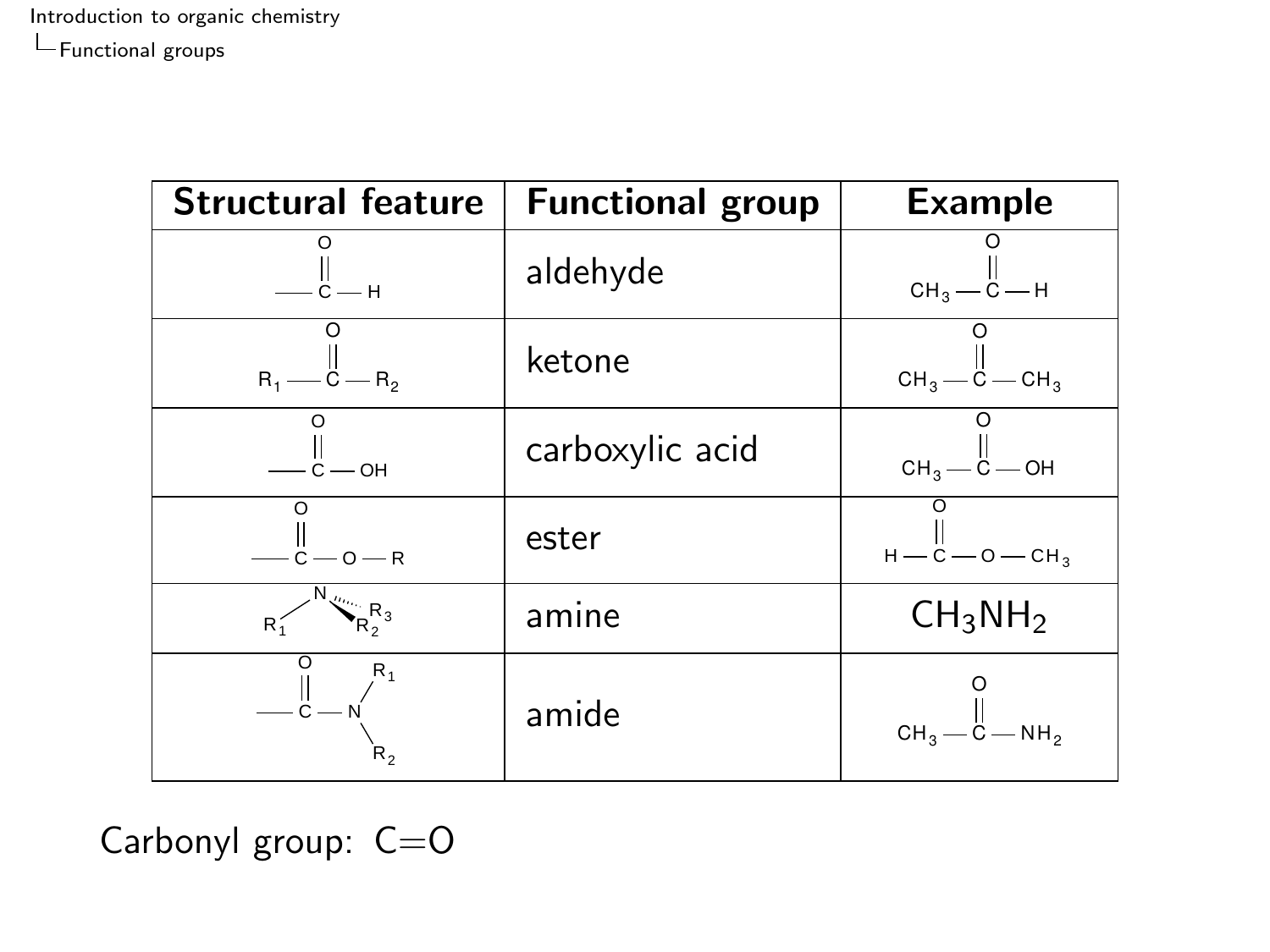[Introduction to organic chemistry](#page-0-0) [Functional groups](#page-8-0)

## Exercise: Find the functional groups

Isoamyl acetate: (artificial banana flavor)





Aspartame:



(methyl ester of the aspartic acid-phenylalanine dipeptide)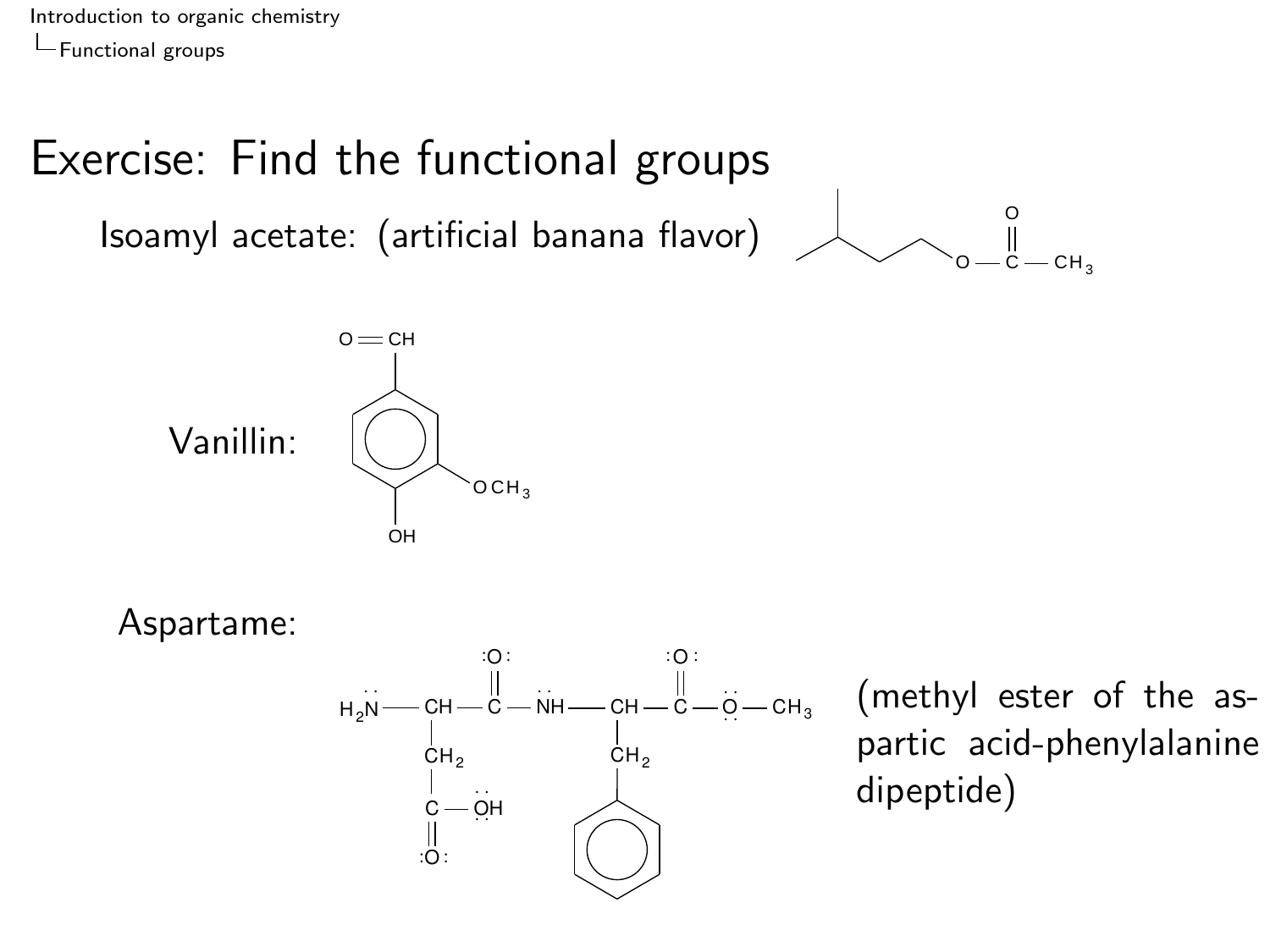#### <span id="page-12-0"></span>Isomerism

Isomers are compounds with the same chemical formula (same atoms), but arranged differently. Structural isomers differ in what is bonded to what. Stereoisomers have identical chemical bonds, but are arranged differently in space.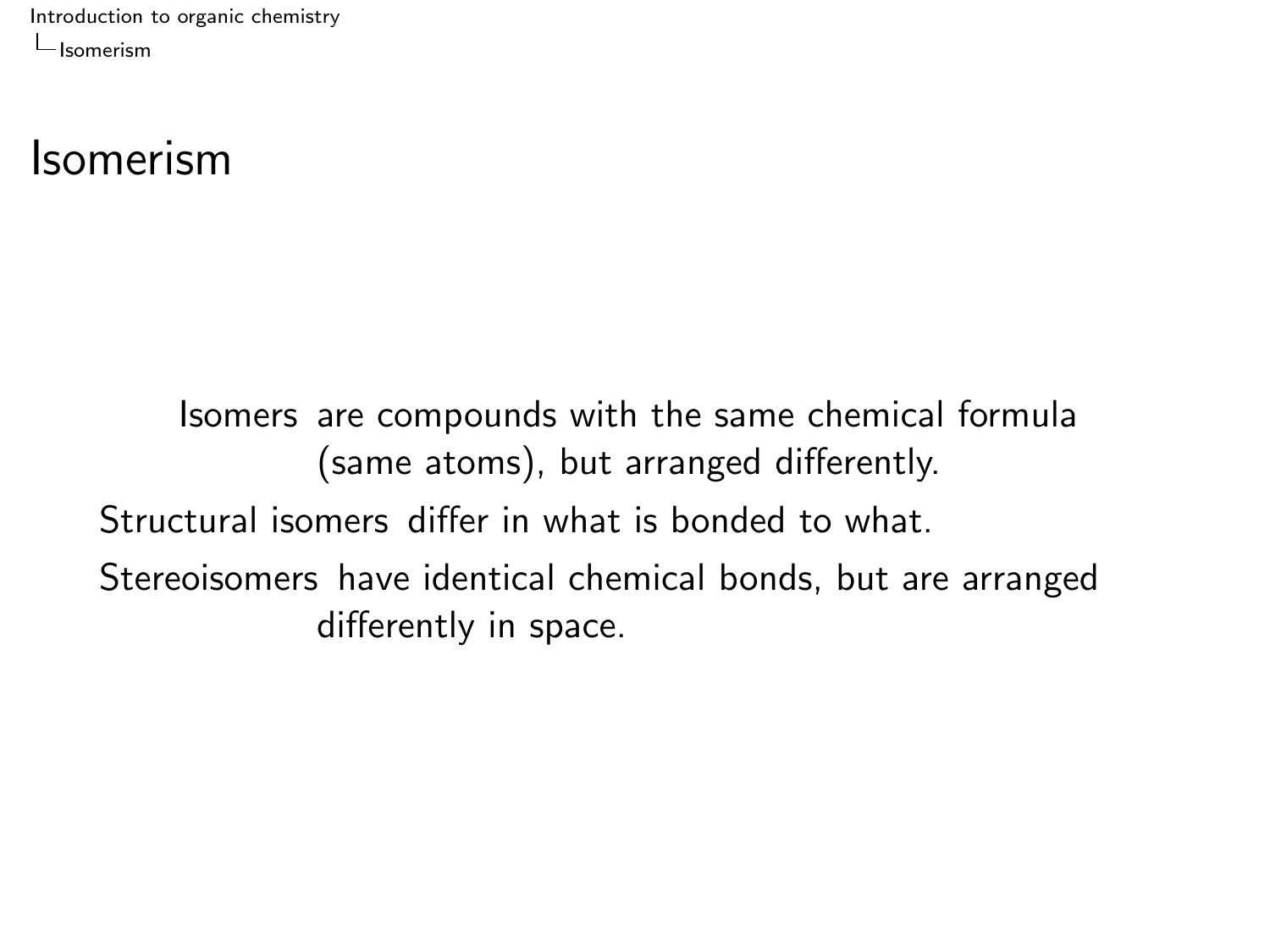### Structural isomerism

- **Organic compounds typically have many structural isomers,** particularly so for larger compounds with many atoms.
- Structural isomers have different physical properties (melting points, etc.).

Example: Structural isomers of hexane  $(C_6H_{14})$ :

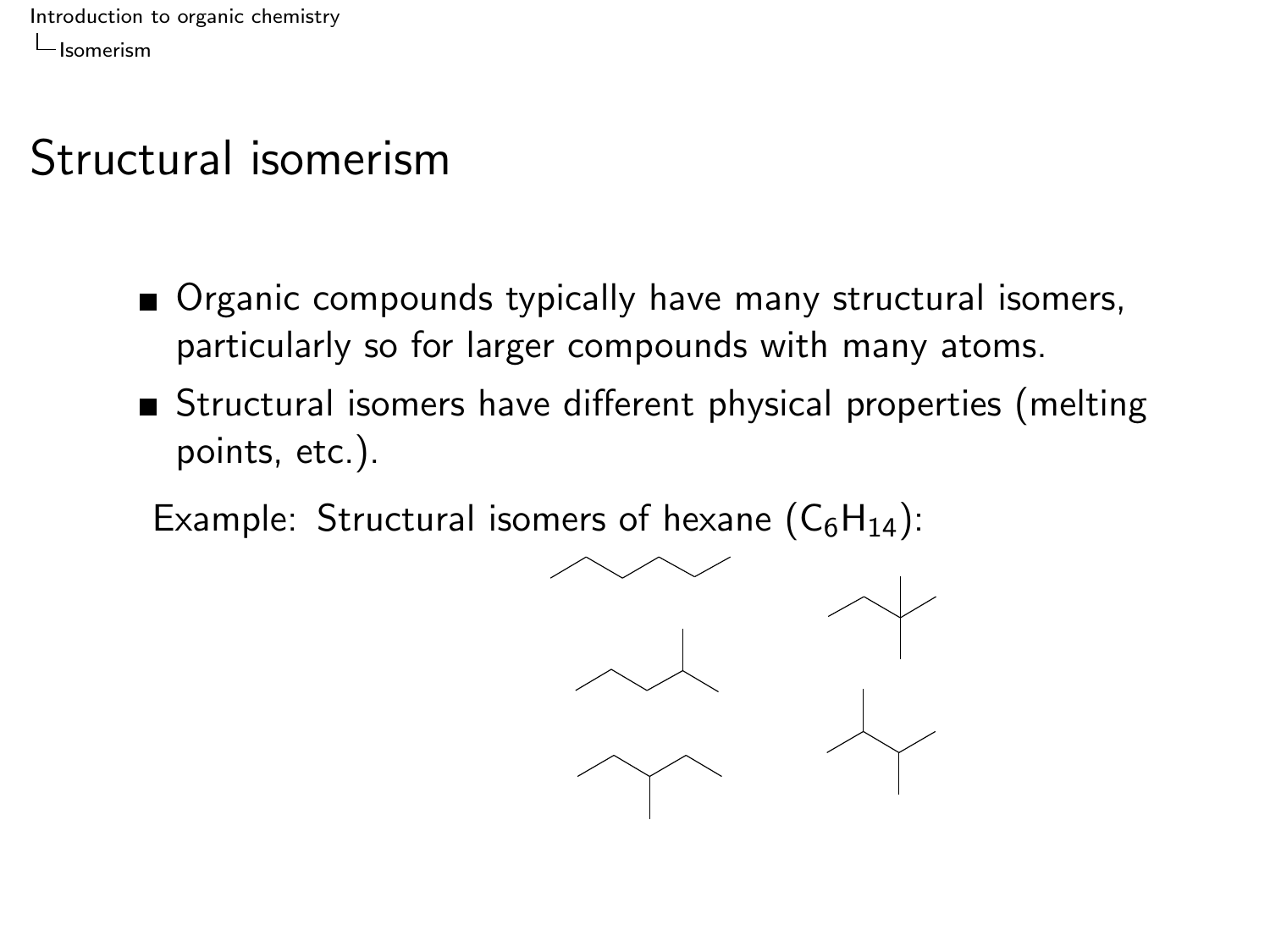#### **Exercise**

Draw as many structural isomers for the formula  $C_5H_{10}$  as you can think of.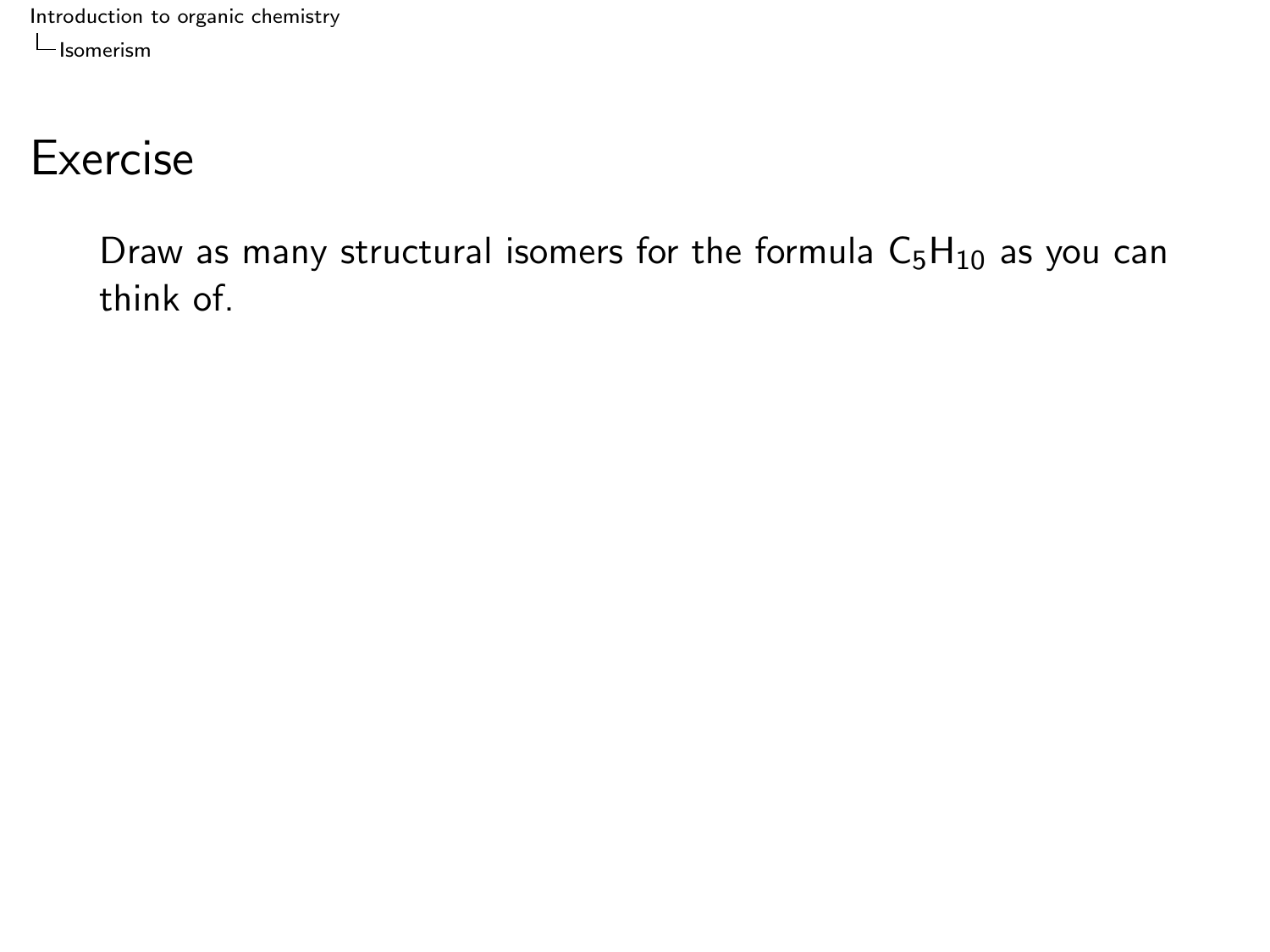#### Some types of stereoisomerism

Geometrical isomers have identical bonds, but the distances between some nonbonded atoms are different due to a different arrangement of the bonds in space.

 $\blacksquare$  In compounds with rings to which two substituents are attached, the two substituents can be on the same side of the ring (say, both up) or on opposite sides (one up, one down). Both on the same side: cis Substituents on opposite sides: trans

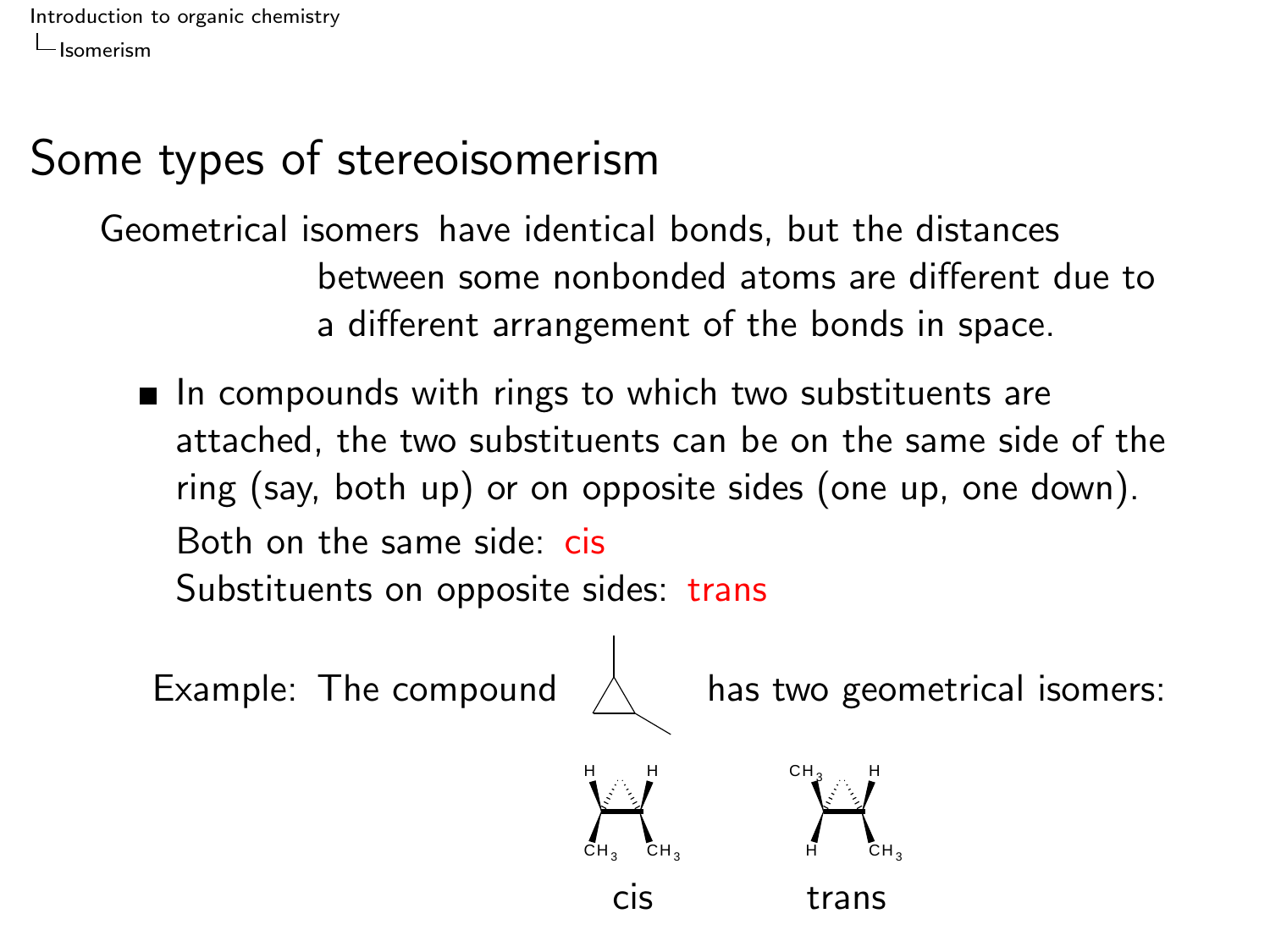> Due to the rigidity of the  $\pi$  bond, molecules with double bonds also have cis and trans isomers.

Example:

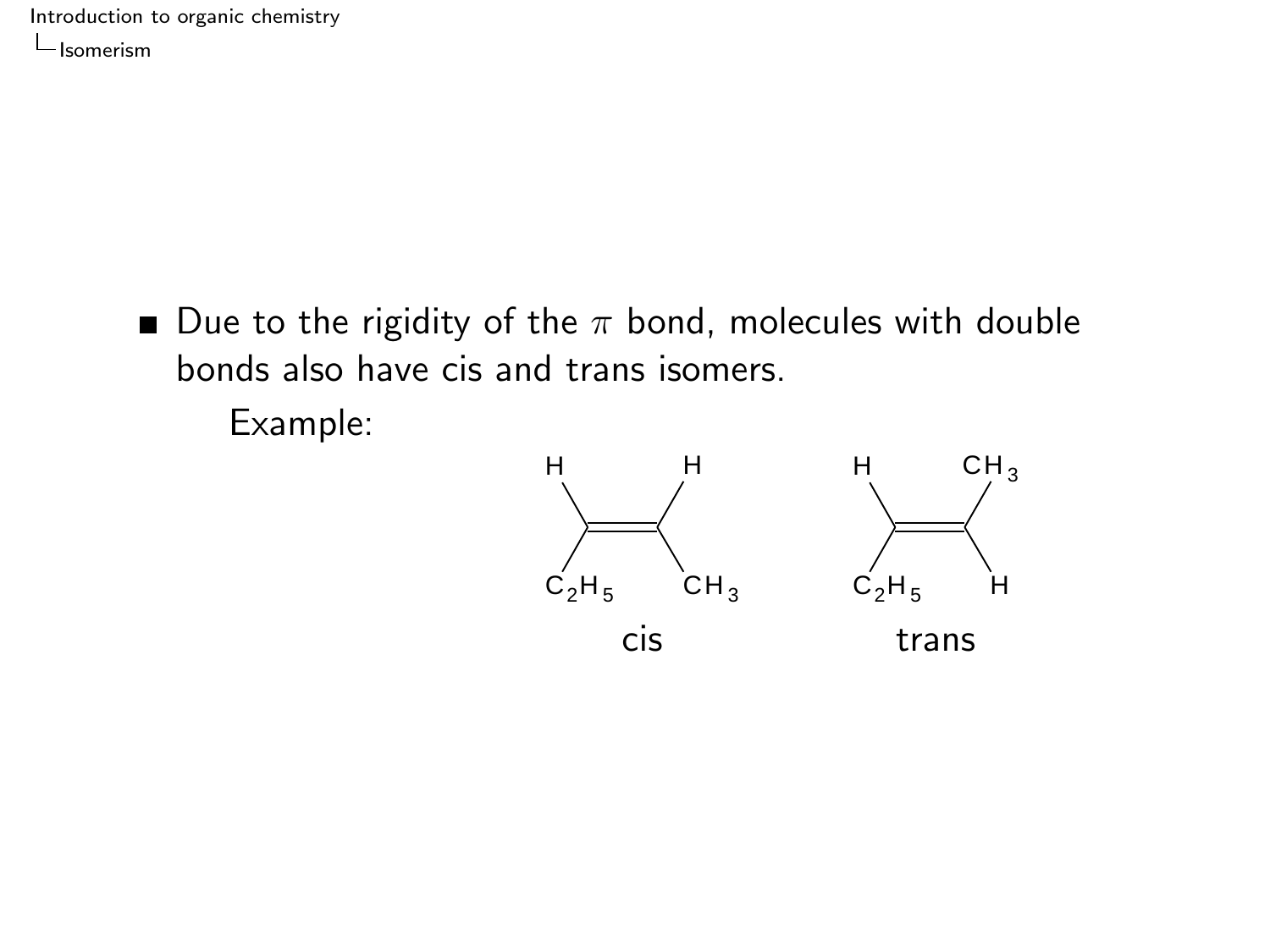- Geometrical isomers generally have different physical and chemical properties.
	- Example: Which one of the following isomers has a higher boiling point?

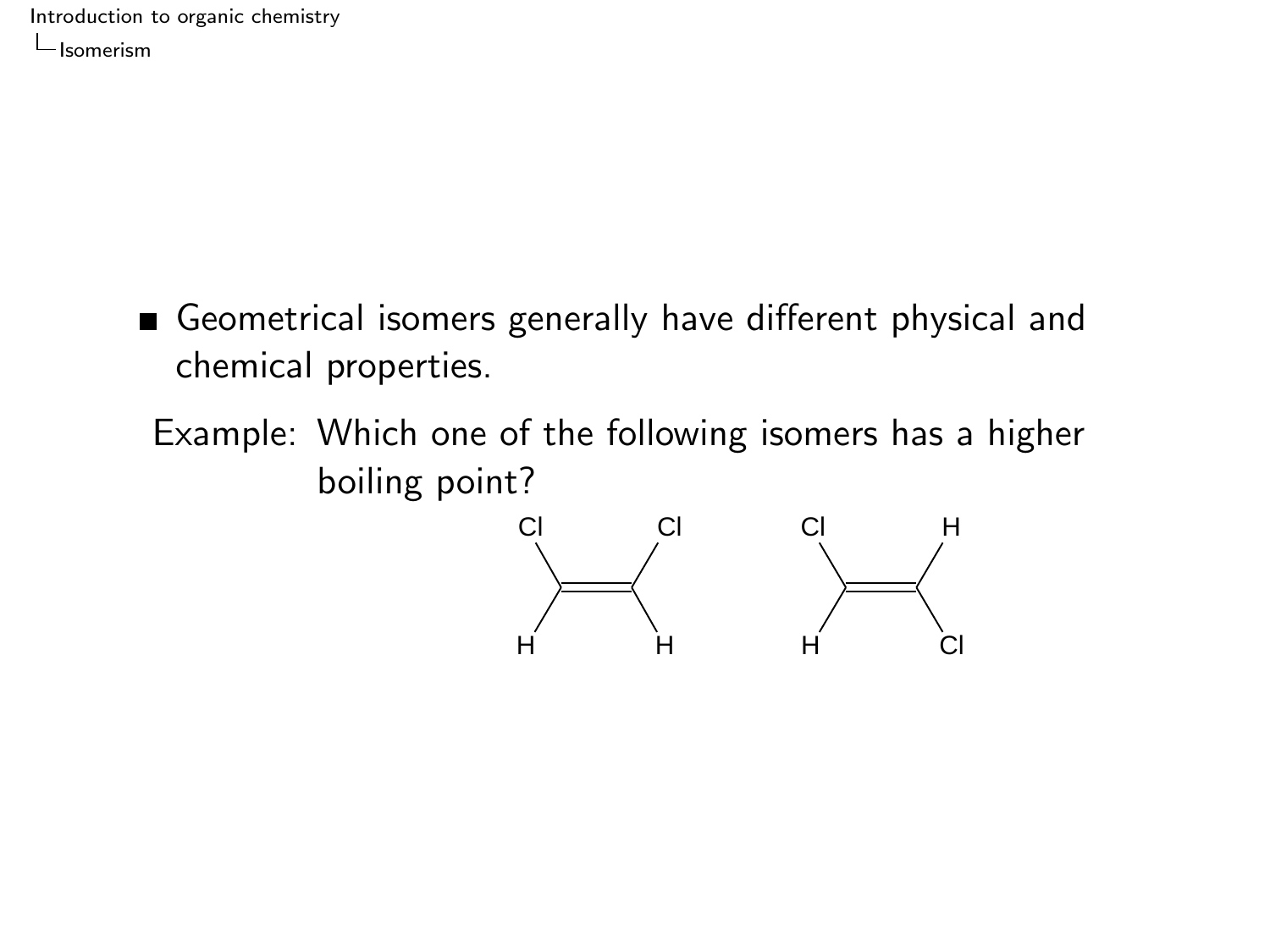Example: Fats have the general formula



- Fats whose R groups contain double bonds are said to be unsaturated.
- Natural fats always have cis double-bond geometries.
- Trans fats pack together better, so they tend to be deposited in arteries.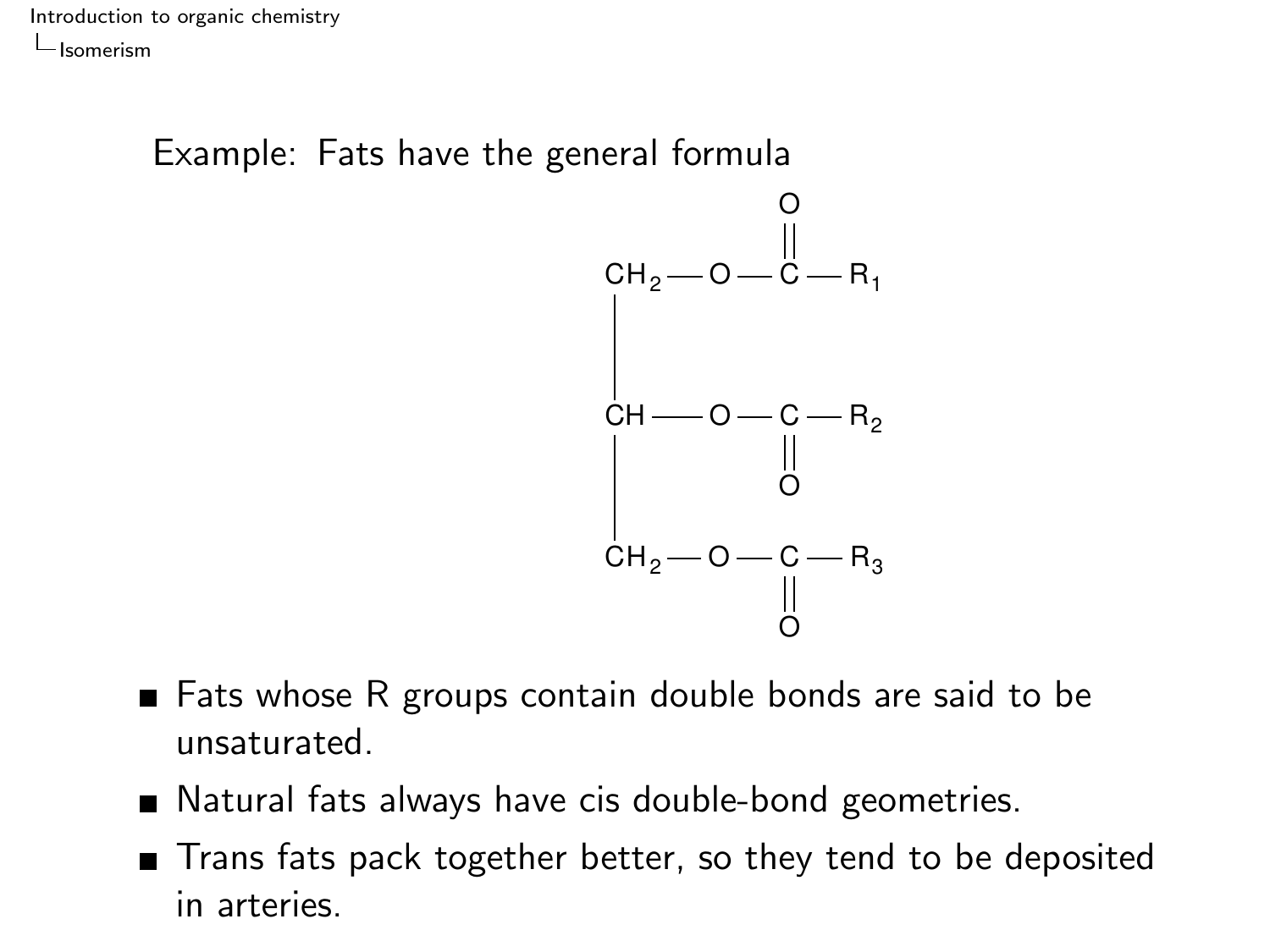Enantiomers are non-superimposable mirror images (like your hands).

- A compound that has an enantiomer is said to be chiral.
- Enantiomerism is also known as optical isomerism because chiral molecules rotate plane-polarized light.
- $\blacksquare$  In organic chemistry, enantiomerism arises most often when a molecule contains one (or more) carbon atoms attached to four non-equivalent groups.

Such a carbon atom is called a chirality centre.

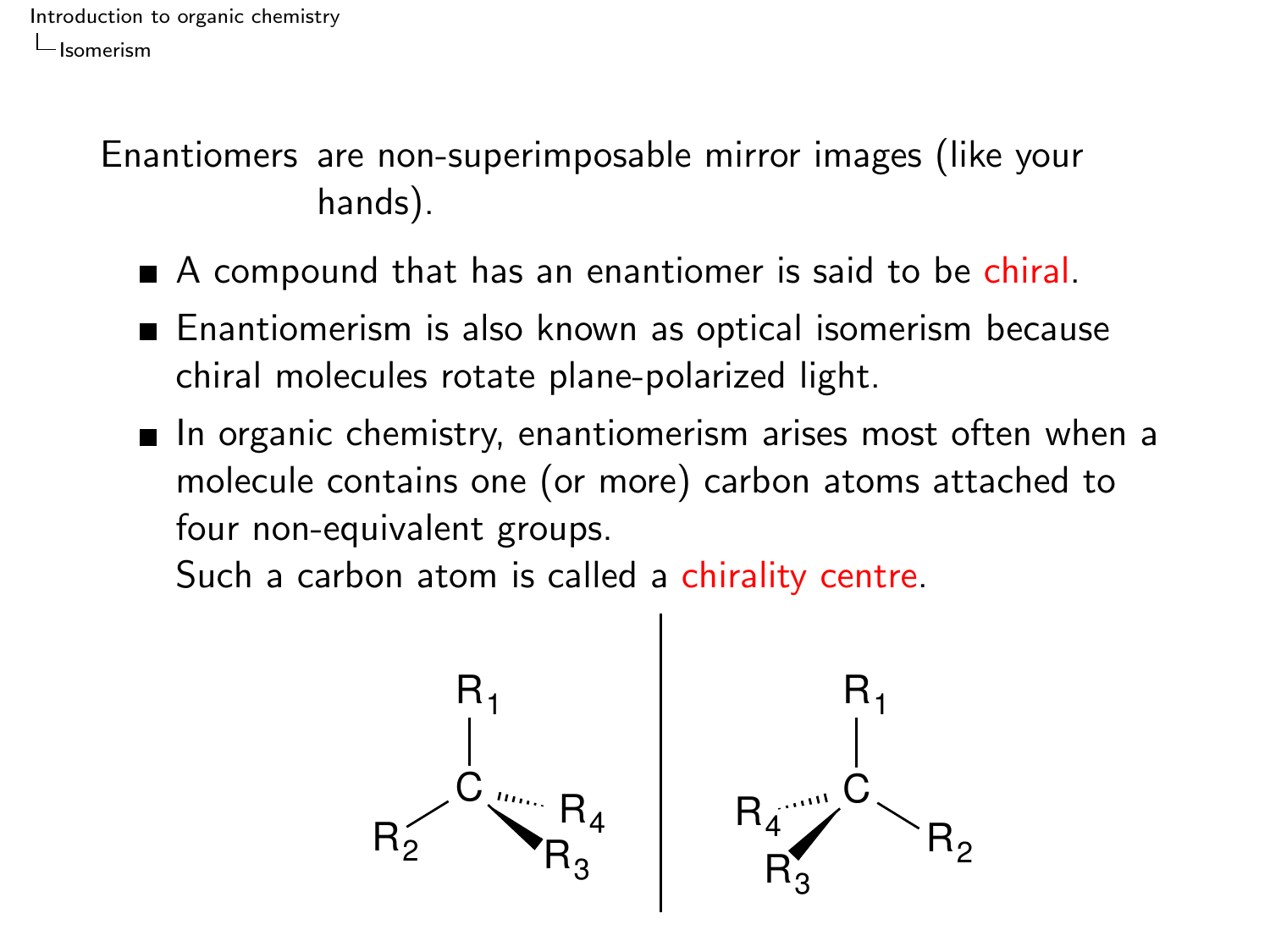### Checking whether a molecule is chiral

Draw mirror image:



Rotate the mirror image to place it in as similar a position to the original as possible, then compare:

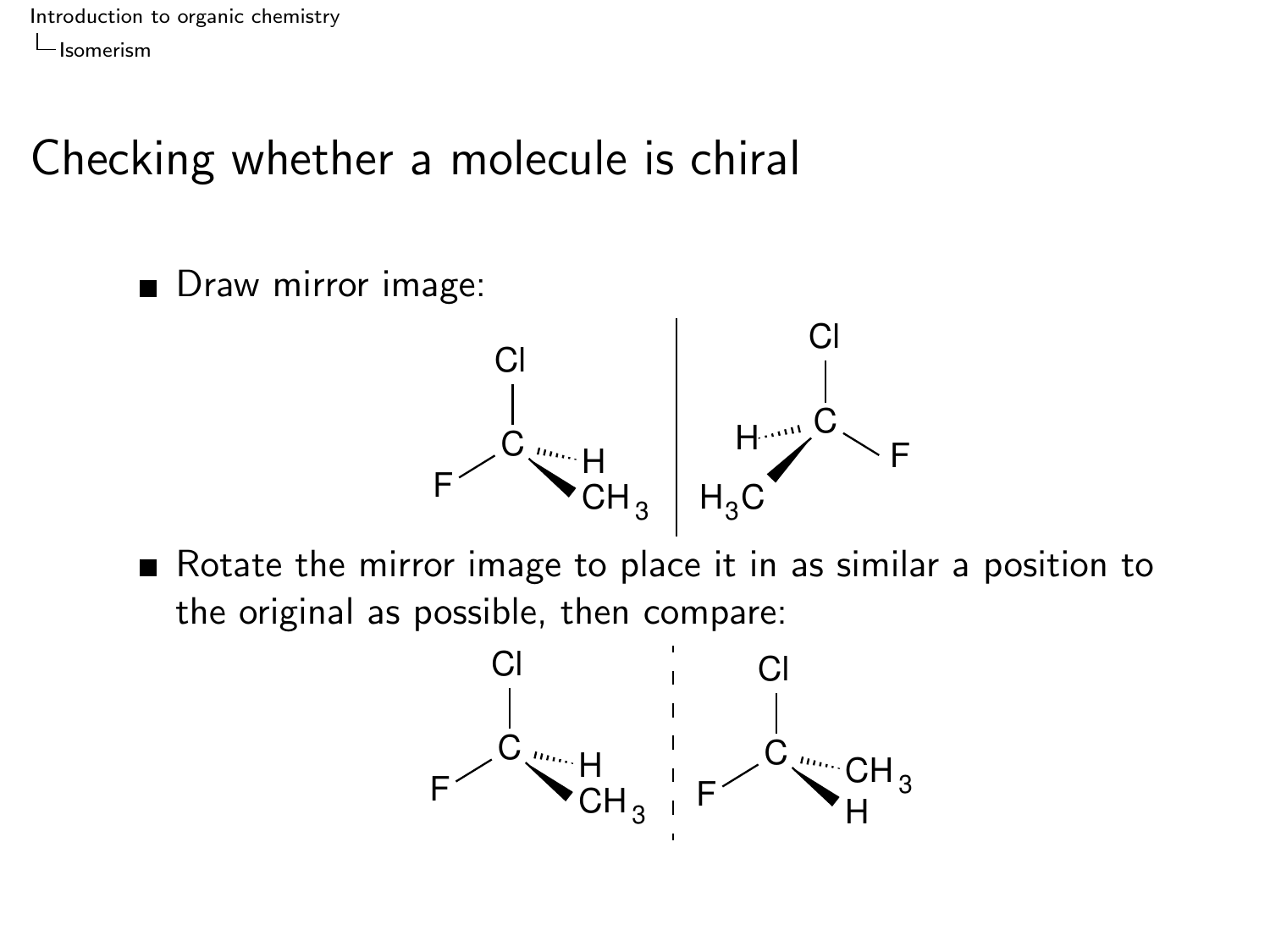## Checking whether a molecule is chiral

■ Note that the ultimate criterion for chirality is whether a molecule and its mirror image can be superimposed, not the presence of a chirality centre.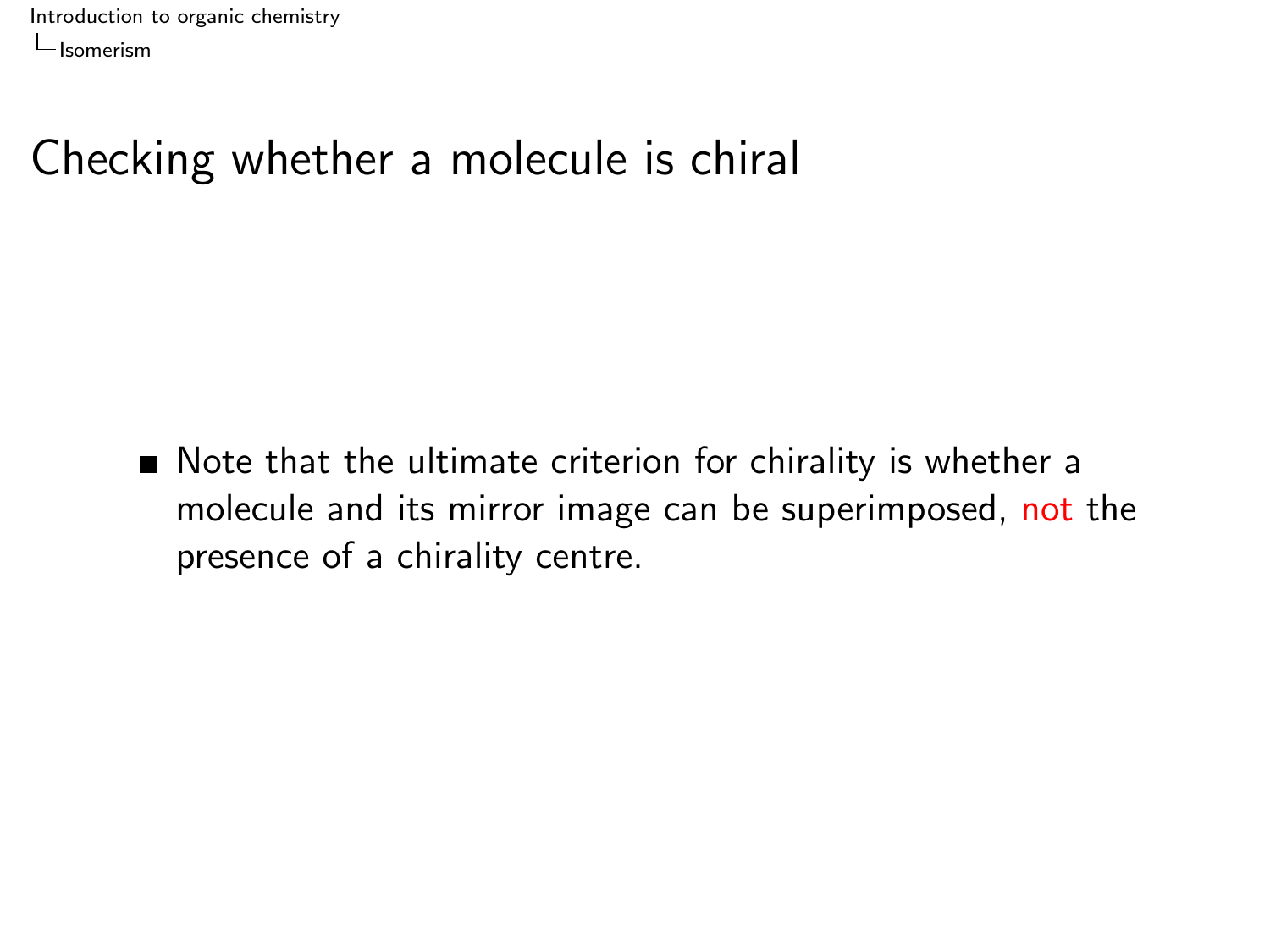#### Some exercises

Which of the following are chiral?